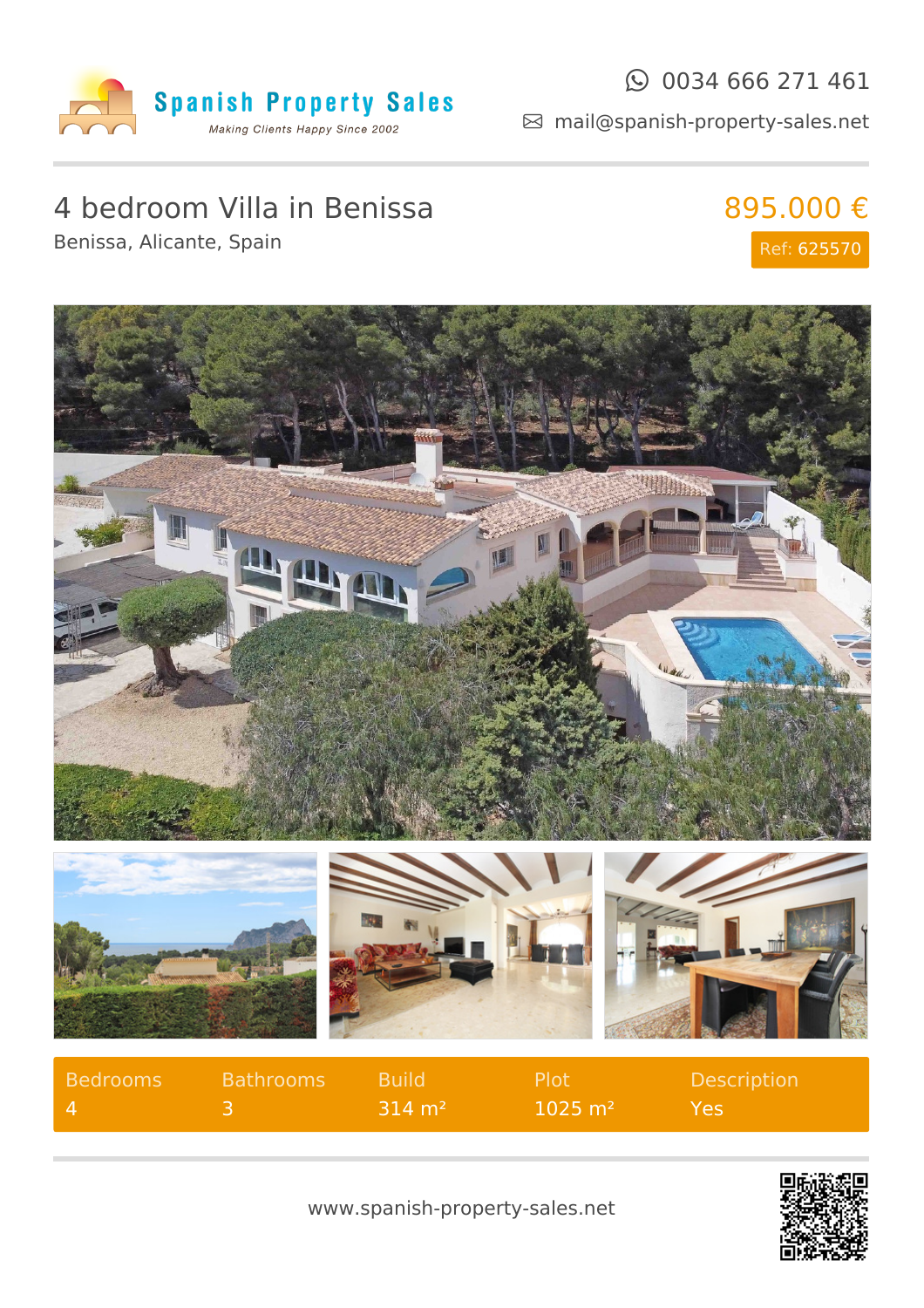

mail@spanish-property-sales.net

## 4 bedroom Villa in Benissa

Benissa, Alicante, Spain



#### Description

Villa for sale in Benissa, Costa Blanca. Traditional, elegant and well maintained. Situated on a flat plot in Buenavista and with sea views towards Calpe´s landmark: the Peñon d'Ifach. Renovated in 2008. Large living-dining room with fireplace and wooden beams that bring a "Spanish feel". Spacious fully equipped modern kitchen. On the ground floor we find 2 bedrooms and 1 bathroom. The upper floor houses 2 more bedrooms and 2 bathrooms. Extra office space, storage and laundry. Central heating and partial air conditioning.

There is a large covered terrace and a few steps bring you to the pool area where you can enjoy the sun. Modern and fresh, covered summer kitchen with enough space to put a 6 pax dining table. Carport and a lovely mature garden.